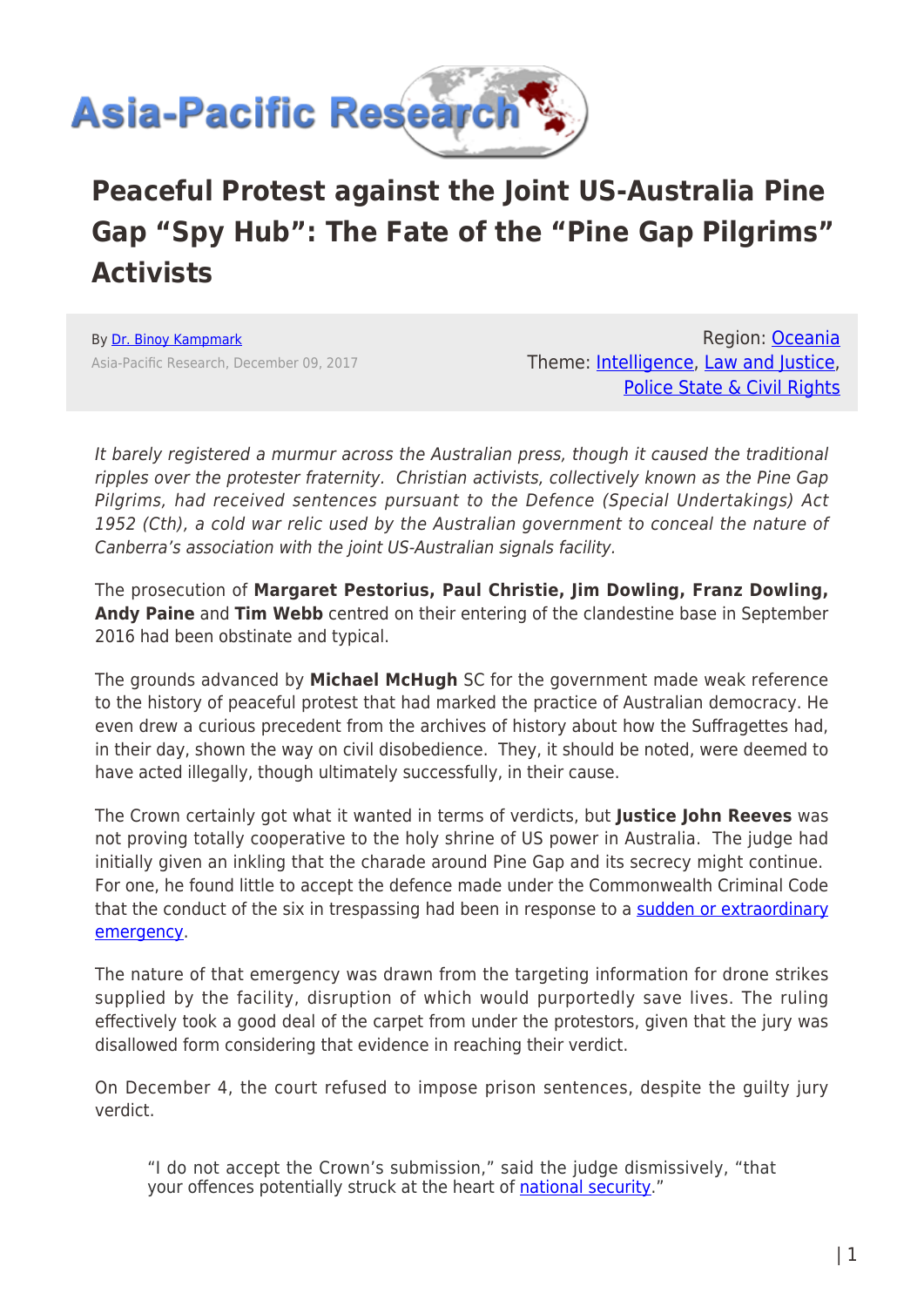All six were fined for unlawful entry to the tune of \$1,250 to \$5,000, and Paine was found guilty of the additional charge of carrying a photographic defence on the base.

The judge felt that the actions of the younger Pilgrims did not warrant custodial sentences. **Jim Dowling** was a considered a more complex matter, him of the serial non-violent direct action type with a mischief making record dating back to 1986.

Justice Reeves' [preference](http://www.alicespringsnews.com.au/2017/11/22/no-extraordinary-emergency-at-pine-gap-judge-rules/) was not to flatter Dowling's notoriety (he had been committed for 27 similar trespass offences), but to make him pay the highest fine of the six.

"If I imprison you, I think that would likely to make you a martyr to your cause, rather than to underscore the law breaking to which you were involved in."

The role of these committed protestors can, in a broader sense, be seen as a fact-finding one. Tipped with the express purpose of making sure Australia desists in its folly of being the unwitting janissaries of US-led war efforts, they seek to puncture the veil of secrecy that has made more than a mild mockery of Australian democracy and parliamentary credibility.

During the course of trial, testimony was elicited by various figures which formed the public record. Former Greens **Senator Scott Ludlam** spoke with conviction from the stand.

"There are moral and ethical questions," he charged; "there are also deep legal questions about the authorities relied upon by the United States Government to undertake drone assassinations in at least six countries that I am aware."

Ludlam's point has been made before: complicity expands rather than contracts, and Australian funding and hosting of the base invariably places risks to Australian citizens from the perspective of drone strikes, and, in another sense, the vantage point of future prosecutions for crimes against humanity.

With each provocation, with each daring exposure of the ludicrousness of secrecy, crumbs are filling the gaps, data filling the files.

"Since our action," claims Paine, "more evidence has emerged detailing the role of Pine Gap in extrajudicial assassinations, in nuclear weapons targeting and in illegal mass surveillance."

During the course of the trial, Paine insisted that the prosecution's purpose was always going to be founded in the realms of dull and constipated procedure.

"While the prosecution has been concerned with facts about land titles and fences, we hope to ask deeper questions in the court about what is the moral and ethical responsibility of a person who is aware of extreme and unjustifiable violence happening within their own country."

One of the most moving displays of the proceedings came from Pestorious herself, whose faith in moving minds remained powerful through the case. In the final hearings, she appeared in her wedding dress, a tribute to her late husband who had been one of the Pine